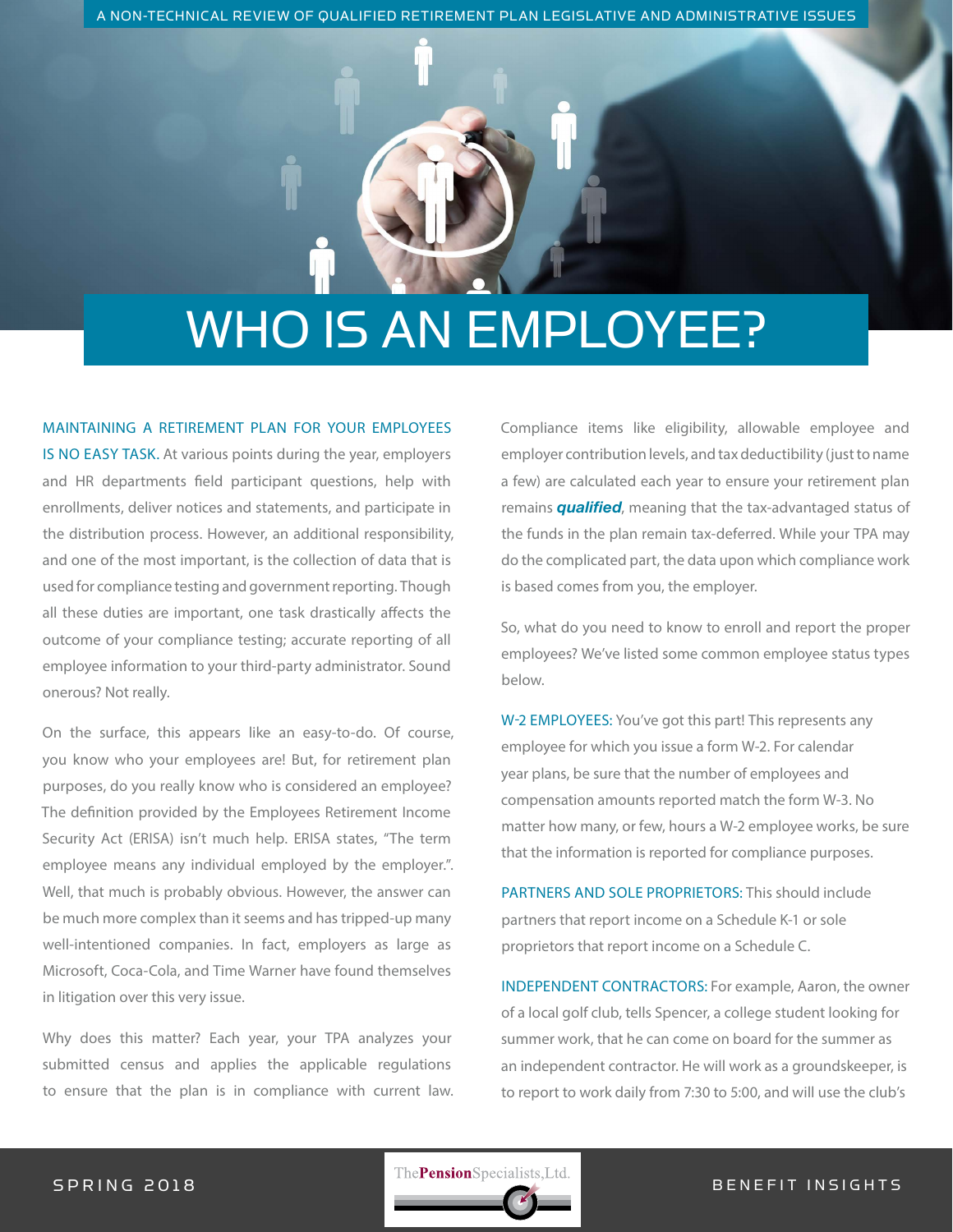equipment to perform his duties. His hourly compensation will be reported on a Form 1099, no taxes will be withheld, and he will not be eligible for benefits. Both agree to these terms in writing. Is Spencer an independent contractor or an employee?

# 97.1% of all plans allow catch-up contributions. **Only 36% match.**

Unfortunately, it's not as simple as pointing to Aaron and Spencer's agreement or the fact that Spencer will receive a 1099 form instead of a W-2. Under audit, the IRS would focus on whether a company has the right to control the worker. There are several factors to consider, including whether the company has the right to:

- Set the work schedule,
- Establish the work location,
- Pay by the time worked rather than by the job or on commission,
- Furnish equipment for the worker's use, and
- Require work-related training.

Based on these criteria, it is likely that Spencer would be considered an employee for retirement plan purposes.

LEASED EMPLOYEES: In a different scenario, Aaron decides to engage the services of a professional employer organization (PEO) for his golf club. The PEO will provide all payroll and HR functions and is officially "the employer". Aaron will still manage the day to day activities of the staff. Unless some extenuating circumstances exist, the employees that have been transferred to the PEO are still considered employees of Aaron's for retirement plan purposes.

### EMPLOYEES OF A CONTROLLED GROUP OF ENTITIES:

Aaron, who still owns the local golf club, decides to purchase a company that owns a local bowling alley. The golf club sponsors a retirement plan, the bowling alley does not. Depending on several factors, including the level of ownership that Aaron has in each company, the employees of the bowling company could be considered as being eligible for retirement

plan benefits.

Aaron decides that he will put the company that owns the bowling alley in his daughter Annabelle's name. Does this change the outcome? The answer is no. Due to laws that govern attribution of ownership among family members, you'll need to report any other companies owned by shareholders, and shareholders' family members, to your TPA.

### EMPLOYEES OF AN AFFILIATED SERVICE GROUP (ASG):

An ASG works similarly to a controlled group of entities regarding an employee's eligibility for retirement benefits. Determination of the existence of an ASG is complicated, so alert your TPA if your firm is affiliated with other entities. An example of an ASG would be a service organization that provides both regular and continuing management functions for affiliated, but separate, companies.

SHARED EMPLOYEES: A shared employee is someone who works for more than one business at a time. If those businesses are "controlled or affiliated" as described above, all compensation for the shared employee could be considered for benefit purposes. For example, if Aaron asks Spencer to

# **Upcoming Compliance Deadlines for Calendar-Year Plans (12 / 31)**

# **June**



For plans that maintain an eligible automatic contribution arrangement (EACA), this is the due date for processing corrective distributions for failed ADP/ACP tests (without incurring the 10% excise tax).

# **July**



If you amended your plan in 2017, the law requires that you distribute a Summary of Material Modifications (SMM) to the plans participants.



**Form 5500** (Annual Return/Report of Employee Benefit Plan) and **Form 8955-SSA** (Annual Registration Statement Identifying Separated Participants with Deferred Vested Benefits) are due without extension.



**Form 5558** (Application for Extension of time) extends the due date for Forms 5500 and 8955-SSA for 2 and ½ months.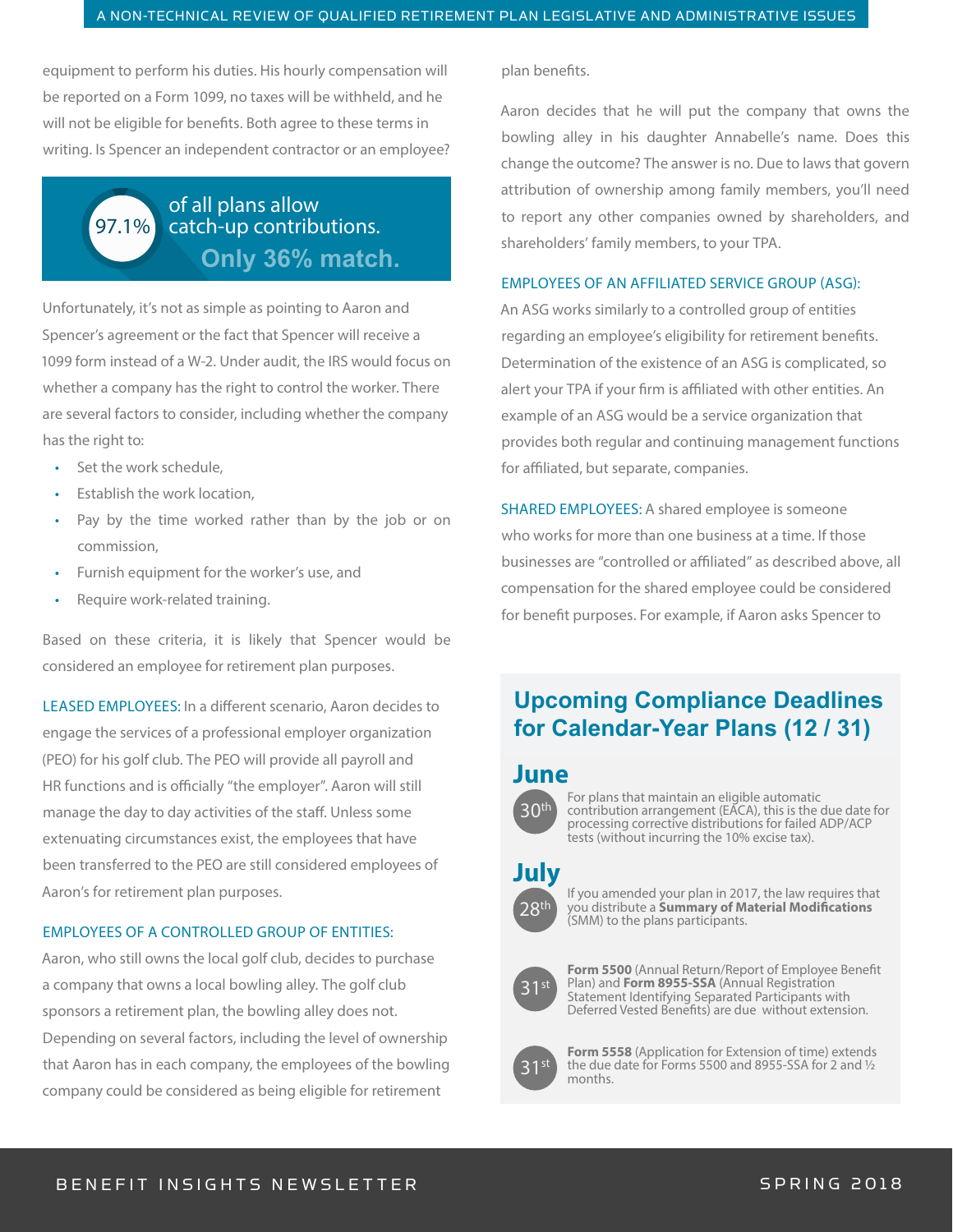work at both the golf club and the bowling alley, and the companies are considered a controlled group of entities or an ASG, all of Spencer's hours and compensation would be included for benefit purposes.

EXCLUDED CLASSES OF EMPLOYEES: Aaron's golf club maintains a plan for the benefit of his employees. Under the terms of the plan, groundskeepers are not eligible for benefits. Retirement plans can be designed with certain groups excluded from benefits. This does not change the importance of reporting employees like Spencer for compliance testing

purposes. Benefit exclusions are still subject to coverage testing each year, making it important to accurately report all employees regardless of class (if stated in the plan document, collectively bargained employees have an unlimited exclusion). Be especially careful to report seasonal and part-time employees, as both of these groups are subject to testing.

Plan Sponsors need not become retirement plan professionals to make the determination of who is eligible for their plan's benefits. Ask your TPA for guidance about any employee relationships that might affect your retirement plan.  $\blacksquare$ 

# HSA vs 401(k)

IF YOUR COMPANY HAS DECIDED TO OFFER A HIGH DEDUCTIBLE HEALTH PLAN, DON'T WORRY, YOU ARE NOT

ALONE. Recent studies show that an increasing number of employers have elected to offer high deductible health plans (HDHP) either to completely replace or be offered in conjunction with a more traditional Health Maintenance Organization (HMO) plan or Preferred Provider Organization (PPO) plan. When sponsoring an HDHP, employers typically offer their employees the ability to contribute to a Health Savings Account (HSA) to help offset the increased deductible associated with the HDHP. In 2015, 24 percent of all workers were enrolled in a HDHP with an HSA savings option. This is a dramatic rise since 2009 when just 8 percent were covered under such plans.

Contributions to an HSA are tax-deferred, like those in 401(k) plans, allowing employees to pay for qualifying medical expenses with pre-tax dollars. If your firm sponsors a 401(k) plan in addition to an HSA, an employee now has two programs to which they can allocate their savings dollars. But, can HSAs have a negative effect on 401(k) savings?

In a perfect world, employees would maximize both plans, as they serve different but equally important roles in an employee's overall financial picture. Therefore, while there are many differences between HSA and 401(k) plans, by understanding a few key items participants can make informed decisions and elections to optimize both plans for their financial well-being. A few of these key items are outlined in the accompanying infographic.

Who is eligible to participate in an HSA? To be considered an eligible individual in 2018, an employee must meet the following requirements:

- He or she cannot be enrolled in Medicare.
- The employee cannot be claimed as a dependent on another's 2017 tax return.